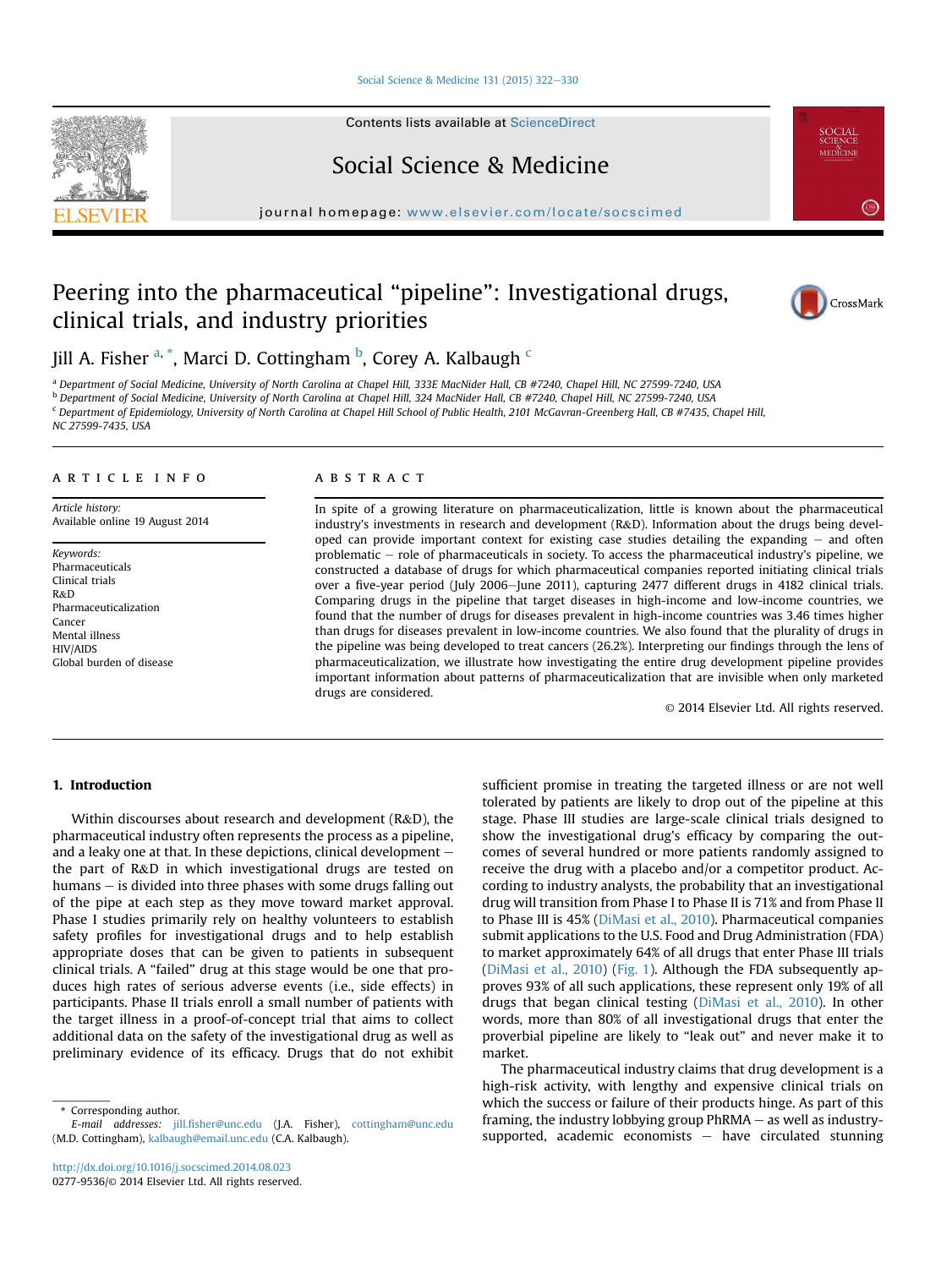<span id="page-1-0"></span>

Fig. 1. Visualization of the pharmaceutical pipeline.

estimates of costs associated with bringing new drugs to market ([DiMasi et al., 2003; PhRMA, 2004, n.d.\)](#page-7-0). [DiMasi et al. \(2003\)](#page-7-0) estimated cost based on a sample of 68 self-originated new molecular entities (i.e., the most expensive drugs to develop) and calculated the average investment in a drug brought to market is \$802 million. At the same time, consumer advocacy groups and industry critics  $$ within and outside academia  $-$  challenge not only this projected average cost of drug development but also the therapeutic value of many new pharmaceuticals [\(Angell, 2004; Goozner, 2005; Light](#page-7-0) [and Warburton, 2011\)](#page-7-0). On this latter point, for example, [Light](#page-7-0) [et al. \(2013\)](#page-7-0) have shown that only 8% of drugs approved by the FDA from 2002 to 2011 offer substantial therapeutic benefit for patients over existing products on the market and 15% were deemed to be more harmful than beneficial.

In spite of diverse groups' interest in the process and politics of drug development, the pharmaceutical pipeline itself remains relatively black-boxed. In part, the pipeline metaphor works as a marketing tool for the industry, creating the impression that there is an endless supply of new and innovative products in development. In spite of the powerful imagery, there is much evidence to suggest that the number of investigational drugs is on the decline and those that make it to market offer few therapeutic breakthroughs for patients ([Angell, 2004; Light and Lexchin, 2012; Light](#page-7-0) [and Warburton, 2011\)](#page-7-0). In addition, the pharmaceutical industry places understandably more emphasis on promoting information about marketed products than those unable to meet FDA safety and efficacy benchmarks. Within social science and biomedical communities, scholarship has also centered on marketed pharmaceuticals, analyzing physicians' relationships with industry, direct-toconsumer advertising, and industry constructions of illness (e.g., [Conrad and Leiter, 2008; Dumit, 2012; Greene, 2007; Kassirer,](#page-7-0) [2005\)](#page-7-0). This literature often mobilizes the concept of "pharmaceuticalization" to signal the increasing power of the pharmaceutical industry to shape physicians' and patients' engagement with health and illness [\(Abraham, 2010; Bell and Figert, 2012; Bus](#page-7-0)field, 2010; [Williams et al., 2008a; Williams et al., 2011](#page-7-0)). Even when this scholarship includes examinations of clinical trials, it often does so retrospectively either for marketed pharmaceuticals or those removed from the market due to safety concerns.

Given the dearth of information about the pharmaceutical pipeline, we constructed a database of drugs for which pharmaceutical companies reported initiating clinical trials over a five-year period (July 2006-June 2011), capturing 2477 drugs being evaluated in 4182 clinical trials. Querying these data, we asked the following questions about drugs in the development pipeline: (1) Including Phase I, II, and III clinical trials, what therapeutic areas are targeted?; (2) To what extent does the distribution of disease categories reflect global disease burden?; and (3) What can be inferred about the pharmaceutical industry's priorities for products they intend to market? Interpreting our findings through the lens of pharmaceuticalization, we argue that much of drug development focuses on illnesses prevalent in Western contexts, where drugs have more potential to generate significant revenue for pharmaceutical companies. We also illustrate how investigating the entire drug development pipeline provides important information about patterns of pharmaceuticalization that are invisible when only marketed drugs are considered.

# 2. Pharmaceuticalization and drug development

Sociological interest in the role of pharmaceuticals in medicine has emerged from a longer-standing research tradition investigating the medicalization of society ([Clarke et al., 2003; Conrad,](#page-7-0) [2007\)](#page-7-0). This broader area of scholarship has shown how the profession of medicine has encroached on and claimed expertise over routine aspects of life from birth to death (e.g., [Howarth, 2007;](#page-7-0) [Starr, 1982; Sullivan and Weitz, 1988](#page-7-0)). Similarly, scholars have shown how pharmaceuticals have extended medicalization such that aging, sex, and sleep have all become problems requiring chemical intervention ([Fishman et al., 2010; Fox and Ward, 2008;](#page-7-0) [Healy, 2012; Marshall, 2002; Williams et al., 2008b](#page-7-0)). [Williams](#page-8-0) [et al. \(2011\)](#page-8-0) define pharmaceuticalization as "the translation or transformation of human conditions, capabilities and capacities into opportunities for pharmaceutical intervention" (711). They further note that scholars must include in their analyses of pharmaceuticalization "both upstream (macro) level processes concerning the development, testing and regulation of pharmaceuticals and downstream (micro) processes pertaining to the meaning and use of pharmaceuticals in medical practice and everyday life" (711-2). More concretely, increased pharmaceutical use can enable further medicalization, such as the expanded use of drugs developed for depression being used to treat shyness in the form of "social anxiety disorder" and monthly PMS as "premenstrual dysphoric disorder" ([Greenslit, 2005; Lane, 2008\)](#page-7-0). In some instances, however, pharmaceuticalization occurs outside of the purview of the medical profession. Examples include increased consumer use of over-the-counter medications and recreational use of prescription drugs for erectile dysfunction and attention deficit hyperactivity disorder (ADHD) for performance enhancement ([Abraham, 2010; Loe, 2008; Race, 2009](#page-7-0)).

Most of the literature frames pharmaceuticalization as a negative trend. By simply watching U.S. television or reading newspapers, it is clear why many scholars are critical. Pharmaceutical companies develop and promote some products that seem to have frivolous uses and unnerving side effects, such as drugs for thickening eyelashes or eastbound travel-induced jet lag ([Pollack, 2010;](#page-7-0) [Saint Louis, 2010](#page-7-0)). Even when the illnesses targeted by pharmaceuticals are relevant to significant morbidity and mortality, aggressive marketing campaigns provide ample fodder for critics to raise concerns about negative social consequences, such as the over-treatment of such conditions (e.g., [Applbaum, 2009a; Hart](#page-7-0) [et al., 2006\)](#page-7-0). Feminist scholars have been especially critical of pharmaceutical companies' mobilization of gender norms and stereotypes in order to market diverse products including drugs for sexual dysfunction, cervical cancer, low testosterone (Low "T"), Alzheimer's disease, fibromyalgia, and migraines ([Asberg and Lum,](#page-7-0) [2009; Barker, 2011; Casper and Carpenter, 2008; Fishman, 2004;](#page-7-0) [Kempner, 2006; Watkins, 2013](#page-7-0)). Additionally, the withdrawal of "dangerous" drugs from the market raises scholarly questions about the harms that accompany pharmaceuticalization [\(Abraham](#page-7-0) [and Davis, 2005; Prosser, 2008\)](#page-7-0). Adverse drug reactions are now the fourth leading cause of death in the U.S. ([Light, 2010](#page-7-0)). Most notable was Merck's 2004 voluntary withdrawal of Vioxx® from the market when patients taking this arthritis drug experienced severe cardiac side effects, including death. This was a particularly important example of pharmaceuticalization because extensive advertising led to its over-prescription, endangering patients whose arthritis would have benefitted as much or more from overthe-counter naproxen with fewer risks ([Biddle, 2007](#page-7-0)).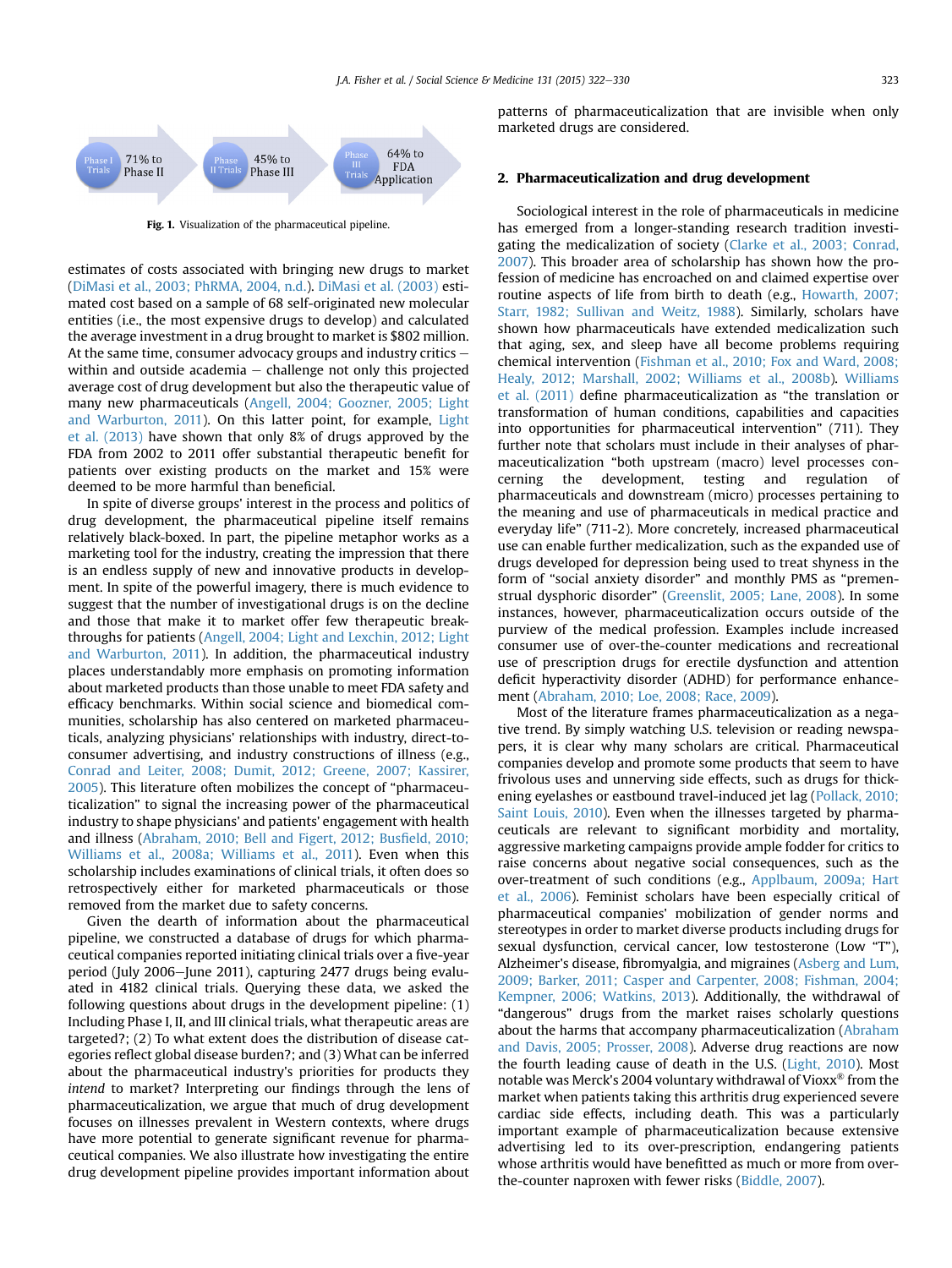In reaction to this focus on the negative aspects of pharmaceuticalization, [Williams et al. \(2011\)](#page-8-0) encourage scholars to see the concept as value-neutral in order to also capture positive outcomes. Methodologically, they propose that researchers should view pharmaceuticalization as an uneven process that requires empirical investigation to determine the extent of the phenomenon in specific cases. While this approach opens up the possibility for researchers to analyze societal advantages associated with pharmaceuticalization, the recommendation of a case study approach is unlikely to yield this desired outcome. As the examples from the literature described above suggest, scholars have already primarily engaged pharmaceuticalization through case studies, generally selecting specific drugs or industry-constructions of illnesses because they provide rich examples of the pharmaceutical industry's negative influence on society. Similarly, a case study approach has the potential to distort the overall picture of the prevalence of certain types of products, such as those often referred to as "lifestyle drugs" because of their spurious therapeutic value or their continued use by healthy individuals as part of preventive maintenance of the body ([Dumit, 2012; Williams et al., 2008a\)](#page-7-0). In examining the literature on pharmaceuticalization, it is unclear how dominant these trends are when put in the broader context of the pharmaceutical industry's portfolio of products currently on the market or in development.

In contrast, much of the drug development literature examines large-scale trends in the industry, but researchers rarely make explicit empirical or conceptual connections to pharmaceuticalization. For example, some scholars have documented the extent to which industry-funded research generates results from clinical trials that make the drugs look safer and more effective than do independent studies [\(Healy, 2004; Lexchin et al., 2003\)](#page-7-0). Another area of scholarship regarding drug development has focused on the outsourcing of clinical trials to contract research organizations, private research companies, and for-profit ethics review companies, documenting dramatic changes in how clinical research is conducted both in the U.S. and around the world ([Fisher, 2009;](#page-7-0) [Lemmens and Freedman, 2000; Petryna, 2009](#page-7-0)). These studies have shown the complex, global networks of auxiliary companies that work with the pharmaceutical industry to help bring new drugs to market, but they usually focus on how clinical trials are organized rather than on the products being developed. A final stream of research focuses on specific clinical trials and examines the perspectives of enrolled research participants (e.g., [Bishop et al.,](#page-7-0) [2012; Lowton, 2005; Morris and Balmer, 2006](#page-7-0)). Having some conceptual overlap with literature on pharmaceuticalization, this scholarship engages how research participants make sense of elements of study design (like randomization and placebo use) in ways that often underscore their desire for medical treatment, especially when their access to health care is limited ([Stacey et al., 2009;](#page-7-0) [Timmermans and McKay, 2009\)](#page-7-0).

One area of scholarship that brings together pharmaceuticalization and R&D focuses on innovation. Industry and popular media sources have raised the alarm that the pharmaceutical industry is facing an "innovation crisis" in which increasingly fewer promising products are being developed or approved by the FDA ([Pammolli](#page-7-0) [et al., 2011\)](#page-7-0). Social scientists, however, interpret the "crisis" differently. For example, [Light and Lexchin \(2012\)](#page-7-0) show that the decline in new molecules approved since 1996 was only a return from a spike to the long-term mean. They argue that the real innovation crisis is the low number of clinically superior drugs approved each year since the 1970s. Similarly, [Applbaum \(2009b\)](#page-7-0) has argued that the involvement of marketing teams during drug development instead of after market approval has diminished the scientific and clinical value of R&D, resulting in a much less innovative industry. Innovation itself is a loaded term when analyzing the pharmaceutical industry. Some scholars seem to use it synonymously with R&D (e.g., [Williams et al., 2011](#page-8-0)). Others rely on the FDA categorization of pharmaceuticals as "new molecular entities" as evidence of innovation (e.g., [Abraham, 2010; Carpenter, 2004\)](#page-7-0), but even this definition gets challenged when scholars criticize the FDA for being liberal in its determination of what drugs are novel and what drugs offer significant therapeutic advances ([Angell,](#page-7-0) [2004; Davis and Abraham, 2011b](#page-7-0)).

In spite of the increasing attention to pharmaceuticals by social scientists, there nonetheless remains a void in connecting analyses of pharmaceuticalization with larger trends in R&D. Case studies about specific drugs have created engaging examples of how new pharmaceuticals shape conceptions of health and illness, but it is unclear the extent to which these types of drugs are the exception or the norm. Reading this absence in the current literature led us to ask what products are in the pharmaceutical industry pipeline, how can companies' drug development investments be characterized, and how could this information be mobilized to provide new, accurate insights into patterns of pharmaceuticalization. We contextualize our findings by further comparing the diseases targeted by drugs in the pharmaceutical pipeline with high mortality diseases in low-versus high-income countries.

# 3. Methods

In order to capture a more complete picture of the pharmaceutical industry's pipeline, we created a database of all industry products reported to be in Phase I, II, and III clinical trials over a five-year period  $(2006-2011)$ . Phase IV or postmarketing trials were excluded from the database. The database is comprised of information on drug research and development from CenterWatch Weekly (CWW), a leading clearinghouse for industry information. CWW is a weekly, subscription-only newsletter about important trends and updates on industry clinical trials written for professionals working in the pharmaceutical and clinical trials industries. We extracted data about investigational drugs and clinical trials from the "Drug & Device Pipeline News" (DDPN) from each issue of CWW from July 3, 2006 (Volume 10, Issue 27) to June 27, 2011 (Volume 15, Issue 26). While not exhaustive, the 250 weekly reports in this selected five-year timeframe provide a detailed snapshot of the industry.

In order to target only industry-sponsored clinical trials, we opted to build our database from CWW instead of using [ClinicalTrials.gov,](http://ClinicalTrials.gov) the U.S. federal registry of publicly and privately sponsored clinical trials. Additionally, the accuracy of [ClinicalTrials.](http://ClinicalTrials.gov) [gov](http://ClinicalTrials.gov) has been questioned because of a lack of reporting standards and underreporting of trials [\(Heger, 2012\)](#page-7-0). There are several reasons why companies may be disincentivized to report trials to governing agencies, including a desire to avoid reporting of inconclusive results and concern for increased federal scrutiny. With self-promotion and marketing the aim of CWW rather than regulatory compliance or the reporting of study results, our database presents a more streamlined version of the pipeline and may be more inclusive than those reported to [ClinicalTrials.gov.](http://ClinicalTrials.gov)

Using REDCap electronic data capture tools ([Harris et al., 2009\)](#page-7-0) hosted at Vanderbilt University, we extracted data, including the pharmaceutical company name, drug name, the therapeutic area designated for each drug, and the phase of the trial  $(I-III)$ . We included all DDPN entries that reported on drugs that were in Phase I-III clinical trials, and we excluded entries that were regulatory updates (e.g., the filing of FDA applications or country-specific market approvals).

To assess the general breakdown of trials across disease categories, we assigned each trial an International Classification of Diseases, 9th Revision, Clinical Modification (ICD-9) code based on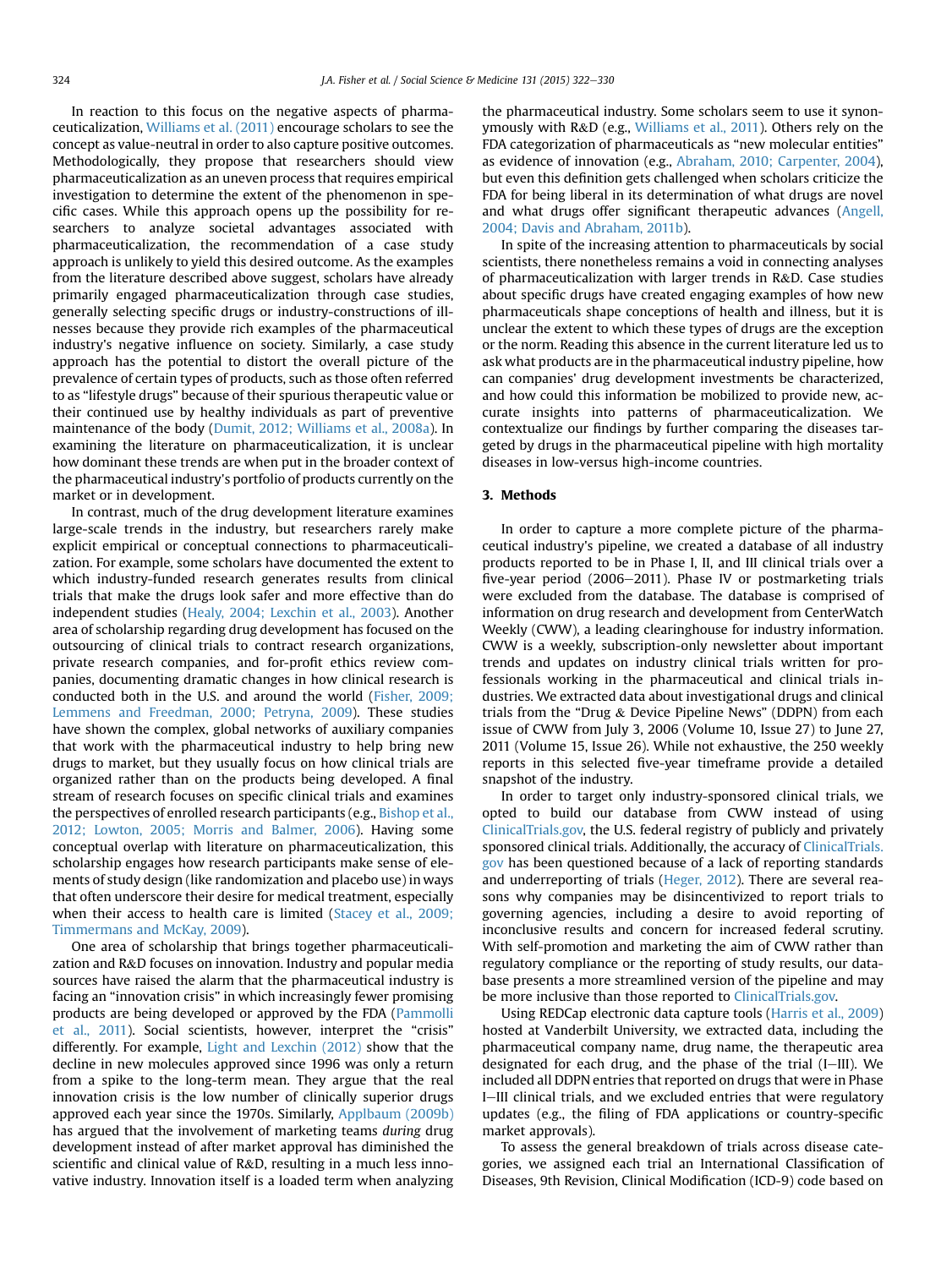the therapeutic area reported in the publication. ICD-9 codes were assigned with the assistance of an online resource for classification (<http://www.icd9data.com>). Entries not easily identifiable were researched in more detail using the web and consulting with physician colleagues, as needed. Ambiguous diseases and conditions were discussed with a second reviewer to reach consensus on the therapeutic area.

In order to compare the number of trials that target diseases in developed and developing countries, we used the World Health Organization's (WHO) lists of the ten leading causes of death in low-income countries (LIC) and high-income countries (HIC) ([WHO, 2011](#page-8-0); for tables of these diseases, see [http://www.who.int/](http://www.who.int/mediacentre/factsheets/fs310/en/index1.html) [mediacentre/factsheets/fs310/en/index1.html\)](http://www.who.int/mediacentre/factsheets/fs310/en/index1.html). We opted to focus on illnesses with high rates of mortality because measurements of disease prevalence (i.e., morbidity) are notoriously difficult to standardize, particularly across countries with widely varying economic resources [\(Riley, 1993; WHO, 2010](#page-7-0)). Some diseases are leading causes of death worldwide and appear on both lists, so we refined our categorization of these diseases into three subgroups: (1) distinct LIC diseases, (2) distinct HIC diseases, and (3) highimpact diseases. LIC diseases, thus, includes diseases found only on the list of top ten causes of death in low-income countries and excludes those found on both the HIC and LIC lists. These distinct LIC diseases include: HIV/AIDS, diarrhoael diseases, malaria, and tuberculosis. All clinical trials in our database for drugs that targeted these four diseases were coded as 1, otherwise 0, as distinct LIC diseases. Similarly, the HIC category includes only those diseases among the top ten causes of death in high-income countries that do not also appear on the LIC list. Distinct HIC diseases include: chronic obstructive pulmonary disease (COPD), Alzheimer's disease and other dementias, colorectal cancers, trachea bronchus/lung cancers, breast cancer, hypertensive heart disease, and diabetes mellitus. All clinical trials in our database for drugs that targeted these seven types of diseases were coded as 1, otherwise 0, as distinct HIC diseases. If the DDPN did not specify a cancer type, we excluded these clinical trials or drugs from the HIC category, thereby creating a more conservative measure of trials and drugs targeting distinct HIC diseases. Our use of the term "distinct" here for both LIC and HIC diseases references the appearance of these diseases on the WHO lists of the leading causes of death in these countries, not the incidence or prevalence of these diseases around the world. Cases of these diseases can appear in both types of countries, but they are responsible for a notable share of total deaths in one type or the other.

Three causes of death appear on both HIC and LIC top ten lists and these were combined with the distinct HIC and LIC diseases to form a high-impact diseases category. Overlapping diseases include: lower respiratory infections, ischemic heart disease, and stroke. Based on the WHO's estimates, the 14 diseases in the combined high-impact category accounted for roughly 843 deaths per 100,000 in both high-income and low-income countries in 2011. We use the term "high-impact" to note the fact that these diseases account for a large number of deaths in both low-income and highincome countries, not that specific drugs that target these diseases necessarily have a high impact on treatment. All clinical trials in our database for drugs that targeted a high-impact disease were coded as 1, otherwise 0, as high-impact diseases.

To illustrate our constructed categories, references to dementia, colon or rectal cancer, or hypertension in the DDPN therapeutic description meant that a clinical trial was classified as HIC and High-Impact. Trials that targeted HIV/AIDS, malaria, or tuberculosis were classified as LIC and High-Impact, while trials targeting lower respiratory infections or strokes were classified as only High-Impact. Therapeutic areas that were coded as 0 across all three categories, that is, diseases not considered distinct LIC, HIC, or HighImpact, ranged widely from gastroesophageal reflux, inflammatory bowel disease, and Parkinson's disease to pain, asthma, and allergies. Raw numbers were calculated along with percentages of the total database and the ratio of clinical trials and drugs targeting distinct LIC therapeutic areas versus those targeting distinct HIC therapeutic areas.

The CWW also reports the companies undertaking the development of specific drugs. To assess the types of drugs, diseases targeted, and stage in the pharmaceutical pipeline that the top 20 highest-grossing companies invest in, we developed a Top 20 Company category. These companies profited from roughly 70% of the market share in worldwide prescription drug sales in 2009 ([Parexel, 2011](#page-7-0)). Companies included in this category were the following: Pfizer, Merck, Novartis, Roche, Sanofi-Aventis, GlaxoSmithKline, Abbott Laboratories, Johnson & Johnson, AstraZeneca, Teva Pharmaceutical, Amgen, Bayer, Eli Lilly, Bristol Myers Squibb, Novo Nordisk, Boehringer Ingelheim, Gilead Sciences, Baxter International, Takeda, and Daiichi Sankyo. As Wyeth and Schering-Plough were acquired during the five-year period by Pfizer and Merck, respectively, these were also included in our Top 20 Company category.

# 4. Results

Our five-year snapshot of the pharmaceutical pipeline captured information on 2477 investigational drugs in 4182 clinical trials. The number of clinical trials is greater than the number of drugs because our database captured multiple clinical trials and different phases of testing for some drugs in the five-year time period. An initial exploration of how the drugs were distributed across therapeutic areas resulted in marked differences across ICD-9 codes (Table 1). We found that the number of drugs targeting neoplasms (i.e., cancers) as a disease category far outstripped all other therapeutic areas and represented 26.2% of the total pipeline (code #2,  $n = 649$ ). The next most common therapeutic areas were neurological diseases (code #6,  $n = 334$ , 13.5%), infectious and parasitic diseases (code #1,  $n = 260, 10.5\%$ ), and endocrine, metabolic, nutrition and immunity (code #3,  $n = 234$ , 9.5%). After cancers, the

#### Table 1

ICD-9-CM disease categories and totals for 2477 drugs in the database.

|                | ICD-9 Therapeutic area                                     |     | Total % |
|----------------|------------------------------------------------------------|-----|---------|
|                |                                                            | n   |         |
| $\overline{c}$ | Neoplasm                                                   | 649 | 26.20   |
| 6              | Diseases of the nervous system and sense organs            | 334 | 13.48   |
| 1              | Infectious and parasitic diseases                          | 260 | 10.50   |
| 3              | Endocrine, nutritional and metabolic diseases, and         | 234 | 9.45    |
|                | immunity disorders                                         |     |         |
| 8              | Diseases of the respiratory system                         | 168 | 6.78    |
| 7              | Diseases of the circulatory system                         | 147 | 5.93    |
| 13             | Diseases of the musculoskeletal system and connective      | 119 | 4.80    |
|                | tissue                                                     |     |         |
| 9              | Diseases of the digestive system                           | 100 | 4.04    |
| 5              | Mental disorders                                           | 102 | 4.12    |
| 12             | Diseases of the skin and subcutaneous tissue               | 98  | 3.96    |
| 10             | Diseases of the genitourinary system                       | 71  | 2.87    |
| 17             | Injury and poisoning                                       | 63  | 2.54    |
| 4              | Diseases of the blood and blood forming organs             | 57  | 2.30    |
| 16             | Symptoms, signs, and ill-defined conditions                | 50  | 2.02    |
| Suppl          | Supplementary classification of factors influencing health | 11  | 0.44    |
| V              | status and contact with health services                    |     |         |
| Suppl          | Supplementary classification of external causes of injury  | 6   | 0.24    |
| E              | and poisoning                                              |     |         |
| 14             | Congenital anomalies                                       | 6   | 0.24    |
| 11             | Complications of pregnancy, childbirth, and the            | 1   | 0.04    |
|                | puerperium                                                 |     |         |
| 15             | Certain conditions originating in the perinatal period     | 1   | 0.04    |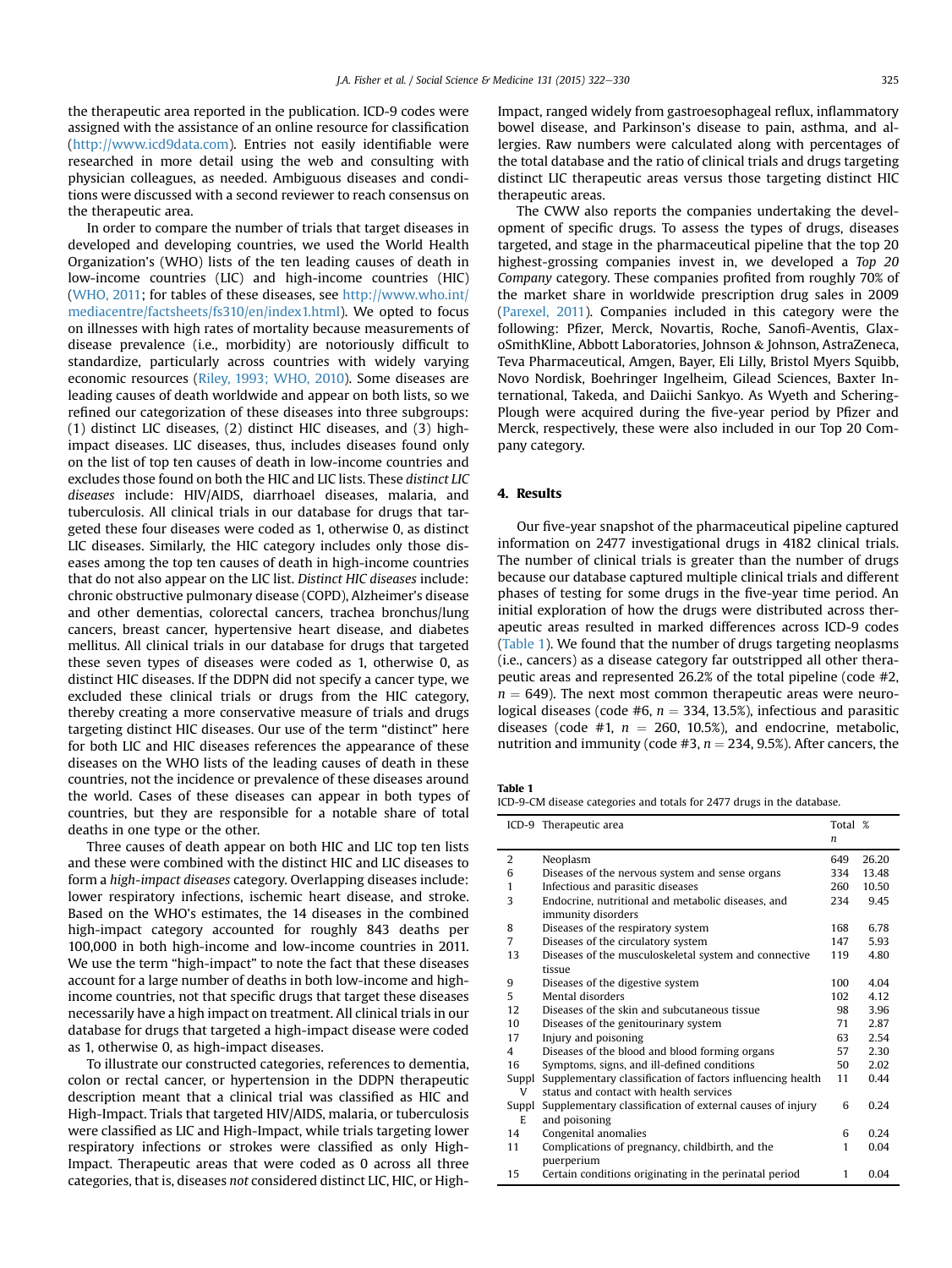<span id="page-4-0"></span>individual diseases that were the most common targets of investigational drugs were diabetes, pain, HIV/AIDS, and hepatitis C (3.5%, 2.5%, 2.4%, and 2.4% of the pipeline, respectively) (see Table 2). In terms of the number of clinical trials reported in each phase, 1497 were in Phase I, 1935 in Phase II, and 750 in Phase III. Notably more clinical trials were in Phase II than Phases I or III.

Looking at the breakdown of the pipeline along targeted diseases of low-income countries (LIC) and high-income countries (HIC), Table 3 shows that 83 drugs in 121 clinical trials targeted distinct LIC diseases, with 52 in Phase I, 48 in Phase II, and 21 in Phase III (see Table 3). In comparison, 287 drugs in 569 clinical trials targeted distinct HIC diseases. Across phases, 155 HIC trials were in Phase I, 305 in Phase II, and 109 in Phase III. These findings indicate that the number of drugs in the pipeline for distinct HIC diseases outpaced those for distinct LIC diseases by 3.46 to 1. Comparing clinical trials for distinct LIC and HIC diseases, the number of trials for HIC diseases were 4.70 times that of LIC diseases (see Table 3). Because our categorization of distinct LIC and HIC diseases had an uneven number of diseases represented (i.e., 4 and 7 respectively), we also calculated a more conservative figure for the number of clinical trials related to the top four distinct HIC diseases (not shown in the table). For the top four distinct HIC diseases, 262 clinical trials were reported for 125 drugs. Using this more conservative estimate, there were 1.50 times more drugs for the top four HIC diseases in the pipeline than for the four distinct LIC diseases, and clinical trials for those HIC diseases still outpaced those for LIC diseases by 2.17 to 1.

Comparing drugs that target distinct LIC and HIC diseases with the total database, HIC drugs comprised 11.59% of the 2477 total drugs in the database while LIC drugs comprised 3.35%. In terms of clinical trials, distinct HIC and LIC diseases were respectively the target of 13.61% and 2.89% of the 4182 total clinical trials in the database. To account for the importance of diseases contributing to the leading causes of death in both LIC and HIC contexts, we calculated high-impact diseases by combining the distinct LIC and HIC diseases with the three additional diseases that are found in WHO's lists of the top ten causes of death in both high-income and low-income countries (i.e., stroke, ischemic heart disease, and lower respiratory infections). There were 492 drugs in 898 clinical trials targeting these high-impact diseases, or 19.86% of all investigational drugs and 21.47% of clinical trials in the total database (see Table 3). Nearly 80% of all drugs thus targeted diseases of lower-impact in terms of mortality.

Looking more closely at one prevalent disease in the developing world, HIV/AIDS accounted for 1.6 million deaths worldwide in 2011 [\(WHO, 2011](#page-8-0)). Only 59 drugs in 88 clinical trials targeted the treatment of HIV/AIDS (2.38% of drugs in the database). Among

| Table 2                                           |  |  |
|---------------------------------------------------|--|--|
| Most common diseases represented in the database. |  |  |

| $ICD-9$ | Therapeutic area    | Drugs $(n)$ | % of "pipeline" |
|---------|---------------------|-------------|-----------------|
| 2       | Cancer <sup>a</sup> | 649         | 26.2            |
| 3       | <b>Diabetes</b>     | 87          | 3.5             |
| 6       | Pain                | 62          | 2.5             |
| 1       | <b>HIV/AIDS</b>     | 59          | 2.4             |
| 1       | Hepatitis C         | 59          | 2.4             |
| 8       | Influenza           | 55          | 2.2             |
| 13      | Arthritis           | 48          | 1.9             |
| 6       | Alzheimer's         | 31          | 1.3             |
| 12      | Psoriasis           | 29          | 1.2             |
| 8       | Asthma              | 28          | 1.1             |
| 6       | Multiple sclerosis  | 27          | 1.1             |
| 3       | Diabetes-related    | 27          | 1.1             |
| 6       | Parkinson's         | 26          | 1.0             |
| 8       | Allergies           | 21          | 0.8             |
| 7       | Hypertension        | 19          | 0.8             |

<sup>a</sup> See Table 4 for distribution of clinical trials by cancer type.

#### Table 3

Clinical trials and drugs that target LIC, HIC, and high-impact disease categories.

| Category                  | $#$ of trials | # of drugs | % of total trials |
|---------------------------|---------------|------------|-------------------|
| Distinct LIC <sup>a</sup> | 121           | 83         | 2.89              |
| Phase I                   | 52            |            |                   |
| Phase II                  | 48            |            |                   |
| Phase III                 | 21            |            |                   |
| Distinct HIC <sup>b</sup> | 569           | 287        | 13.61             |
| Phase I                   | 155           |            |                   |
| Phase II                  | 305           |            |                   |
| Phase III                 | 109           |            |                   |
| High-impact <sup>c</sup>  | 898           | 492        | 21.47             |
| Phase I                   | 298           |            |                   |
| Phase II                  | 446           |            |                   |
| Phase III                 | 154           |            |                   |
| Ratio of HIC to LIC       | 4.70:1        | 3.46:1     |                   |

 $^{\rm a}$  Distinct low-income country diseases = HIV/AIDS, diarrhoael diseases, malaria, and tuberculosis.

Distinct high-income country diseases  $=$  chronic obstructive pulmonary disease (COPD), Alzheimer's disease and other dementias, colorectal cancers, trachea bronchus/lung cancers, breast cancer, hypertensive heart disease, and diabetes mellitus.

 $c$  High-impact  $=$  combined total of distinct LIC, distinct HIC, plus diseases that overlap both lists of the top ten causes of death (i.e., stroke, ischemic heart disease, and lower respiratory infections, [WHO, 2011](#page-8-0), see [http://www.who.int/mediacentre/](http://www.who.int/mediacentre/factsheets/fs310/en/index1.html) [factsheets/fs310/en/index1.html](http://www.who.int/mediacentre/factsheets/fs310/en/index1.html)).

# Table 4

Total clinical trials in neoplasm/oncology subcategories.

| Category                                                                           | $%$ of    |
|------------------------------------------------------------------------------------|-----------|
|                                                                                    | neoplasms |
| $Cancer - unspecified$                                                             | 25.0      |
| Hematological (e.g., leukemias and lymphomas)                                      | 21.0      |
| Lung                                                                               | 7.8       |
| Prostate                                                                           | 6.9       |
| Biliary (e.g., pancreas, gall bladder, and liver cancers)                          | 6.7       |
| Breast                                                                             | 6.3       |
| Gastrointestinal (e.g., colon, rectal, stomach, and esophageal<br>cancers)         | 5.0       |
| Skin                                                                               | 4.6       |
| Female reproduction (e.g., cervical, uterine, endometrial, and<br>ovarian cancers) | 4.3       |
| Brain                                                                              | 4.1       |
| Urinary (e.g., kidney and bladder cancers)                                         | 3.2       |
| Head and neck                                                                      | 2.1       |
| Neuroendocrine (e.g., adrenal and thyroid cancers)                                 | 1.7       |
| Metastases                                                                         | 0.8       |
| Bone                                                                               | 0.1       |

HIV/AIDS trials, 34 were in Phase I, 39 in Phase II, and 15 in Phase III. These accounted for approximately 23% of drugs and 34% of clinical trials within the infectious and parasitic disease category of the ICD-9 (code #1).

The pipeline includes a large proportion of cancer drugs; 651 drugs (26.2%) and nearly a third of all reported clinical trials targeted cancer ( $n = 1355$ ). By examining the breakdown of types of cancers as well as clinical trial phase (shown in Table 4), interesting patterns in how pharmaceutical companies prioritize drug development emerge. Specifically, the largest percentage of oncology clinical trials (25%) included either unspecified or multiple types of cancer listed in the DDPN as the target of intervention. A major trend was that companies reported clinical trials for "solid tumors," "malignancies," or simply "cancer." Examples of multiple types of cancer include clinical trials reportedly underway for "lung and gastrointestinal cancers" and "breast and ovarian cancer." What is most striking about this trend, however, is that the vast majority of clinical trials (80.6%) for unspecified or multiple cancers were in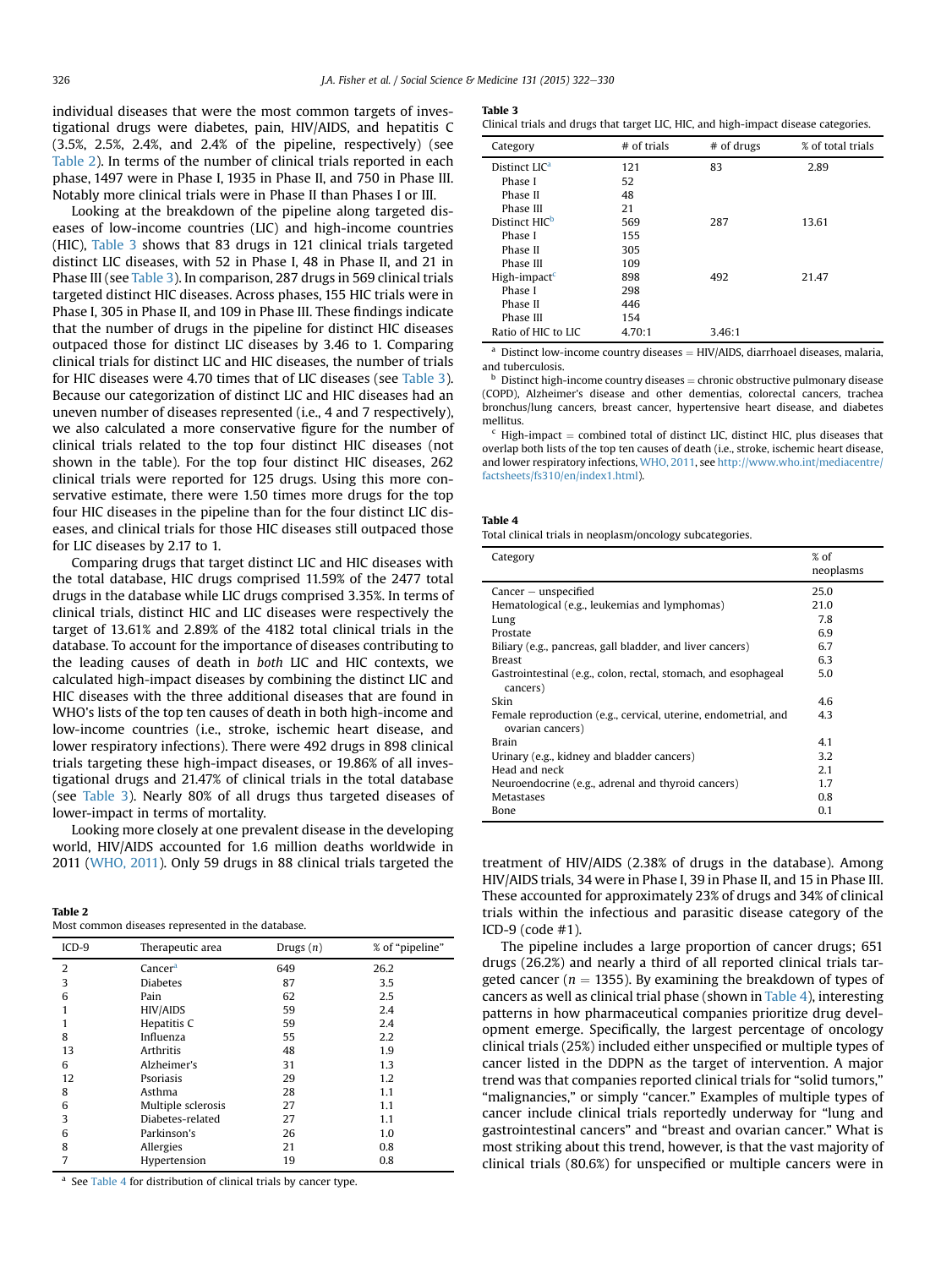Phase I and tapered off dramatically at Phase II (16.7%) and Phase III  $(2.6\%)$ 

When examining specific cancers, hematological cancers, including leukemias and lymphomas, predominated in clinical trials (21%). The next most common cancer clinical trials were lung cancers; prostate cancer; biliary cancers such as liver, gall bladder, and pancreatic cancers; and breast cancers (see [Table 4](#page-4-0)). Other cancers that had similar percentages of clinical trials were gastrointestinal cancers, skin cancers, cancers of the female reproductive organs, brain cancers, and urinary cancers. The least represented cancers in clinical trials were head and neck cancers, neuroendocrine cancers, metastases, and bone cancers.

Only 4% of the pipeline database included drugs being developed for mental illness. We explored the distribution of these 102 drugs in 162 clinical trials because this ICD-9 category is popular in the literature on pharmaceuticalization. By further classifying mental illnesses, the following categories emerged as aggregate therapeutic areas: addiction, ADHD, anxiety/depression, autism, insomnia, psychosis, and sexual dysfunction. Clinical trials for anxiety/depression (31.5%), addiction (23.5%), and psychosis (23.5%) represented nearly 80% of all studies of drugs to treat mental illness. Of the 21 drugs under development for addiction, 12 were targeting illicit and prescription drug dependence (57.1%), 3 alcohol dependence (14.3%), and 4 nicotine dependence (19%). Additionally, one drug each was being tested for gambling addiction and binge eating. Of the remaining mental illnesses, insomnia, sexual dysfunction, and ADHD drugs made up respectively 6.8%, 6.2%, and 5.6% of the mental illness clinical trials. In the category of sexual dysfunction, two drugs were for male premature ejaculation and three were for female dysfunction. Only two drugs were under development for autism in five clinical trials (3.1%).

The database included 1148 companies that were developing investigational drugs. Clinical trials reported by the top 20 companies totaled 414 (10% of the total sample), with 294 drugs in development (12% of the total sample). In terms of phases in the pipeline, top 20 companies reported 81 trials in Phase I, 146 in Phase II, and 187 in Phase III. This represents 5.4% of all Phase I, 7.5% of all Phase II, and 25% of all Phase III trials in the database, suggesting that top 20 companies are more likely to invest in the development of drugs at Phase III than at Phases I or II. In terms of distinct LIC and HIC diseases, 14 clinical trials in development by the top 20 companies were for drugs that targeted LIC diseases, and 53 were for drugs that targeted HIC diseases.

Looking at the development pipeline, we can see if and how conditions become established, ceasing to receive the same investment in research and development over time. Within the category of mental illness, clinical trials for drugs related to addiction increased by 200% between 2007 and 2010 (see Table 5). In contrast, clinical trials for psychosis and anxiety/depression decreased by 40% and 38%, respectively. It is possible that investment in drugs for illnesses with well-established pharmacological intervention such as psychosis (i.e., schizophrenia) and anxiety/ depression are on the decline as the industry shifts its investment into addiction-drug development. Turning to drug development that targets distinct LIC diseases, trials for drugs that treat tuberculosis and malaria remain stagnant, with 0% change between 2007 and 2010, while clinical trials for HIV/AIDS-related drugs decreased from 22 trials reported in 2007 to 14 in 2010, a decline of 36%.

### 5. Discussion

Examining drugs at various stages of development in the pharmaceutical pipeline from 2006 through 2011 provides important insights into the industry's R&D priorities. Although scholars of pharmaceuticalization have given limited attention to cancer drugs

#### Table 5

Percentage change in reported number of clinical trials over time.

| Category           | 2007 | 2008 | 2009 | 2010          | % change <sup>a</sup> |
|--------------------|------|------|------|---------------|-----------------------|
| Mental disorders   | 37   | 35   | 23   | 28            | $-24%$                |
| Psychosis          | 10   | 9    | 5    | 6             | $-40%$                |
| Anxiety/depression | 13   | 8    | 3    | 8             | $-38%$                |
| Addiction          | 3    | q    | 7    | 9             | 200%                  |
| LIC diseases       | 29   | 29   | 20   | 21            | $-28%$                |
| <b>HIV/AIDS</b>    | 22   | 25   | 12   | 14            | $-36%$                |
| Tuberculosis       | 3    | 3    | 3    | 3             | 0%                    |
| Malaria            | ำ    | O    | っ    | $\mathcal{P}$ | 0%                    |

Percent change comparing figures in 2007 to those reported in 2010. Figures for 2006 and 2011 are excluded because data were collected for only half of each of these years.

(e.g., [Davis and Abraham, 2011a; Ecks, 2008\)](#page-7-0), these are the biggest class of drugs under development. Much of the pharmaceuticalization literature has instead examined drugs that would be categorized within the ICD-9 code targeting mental disorders, such as anxiety, depression, insomnia, PMDD, and sexual dysfunction. We were surprised to find, however, that drugs targeting these disorders accounted for only 4% of all drugs reportedly under development. Our findings also suggest that more sociological analysis is needed of the effects of research and development, marketing, and use of pharmaceuticals designed to treat neurological diseases; infectious and parasitic diseases; and endocrine, metabolic, nutrition, and immunity disorders. In particular, given the prevalence of drugs in the database, more inquiry should be directed at the development of pharmaceuticals for the treatment of diabetes, pain, HIV/AIDS, and hepatitis C [\(Table 2\)](#page-4-0). Without further investigation into these drugs, our understanding of pharmaceuticalization as a process remains myopic and fixated on the small portion of drugs that appear frivolous.

Much of the pharmaceuticalization literature has assumed or argued that the pharmaceutical industry's focus for the development and promotion of new drugs is highly Western-centric (e.g., Busfi[eld, 2003\)](#page-7-0). As part of our analysis of the pipeline, we analyzed this trend by comparing the leading causes of death in low-income countries to those in high-income countries. Delving into these high-impact diseases that accounted for almost a quarter of all reported clinical trials in the database, we found that the number of drugs in the pipeline was roughly 3.5 times higher for distinct HIC diseases than distinct LIC diseases. Even when examining a smaller subset of distinct HIC diseases to all distinct LIC diseases, we found that there were 2.17 times more clinical trials for HIC diseases. This is only one possible metric for assessing the extent to which the pharmaceutical industry prioritizes Western diseases. Nonetheless, it is clear that the pharmaceutical industry's pipeline privileges Western diseases over those of developing nations.

Turning to specific therapeutic areas, we focused on HIV/AIDS, cancer, and mental illness. We elected to focus on HIV/AIDS and cancer because these were common areas of drug development as well as of particular interest to social scientists, especially in terms of social movements (e.g., [Epstein, 1996; King, 2006\)](#page-7-0). With respect to HIV/AIDS, it was one of the more common target diseases for drugs in the pipeline as a whole. After all categorizations of cancers, it was the third most prevalent type of drug. However, putting this in perspective of the entire pipeline, the 59 HIV/AIDS drugs in development represented only 2.4% of all drugs. Moreover, we were surprised to find evidence of possible disinvestment in HIV/AIDS drugs, with the number of reported clinical trials declining by 36% from 2007 to 2010. More attention to the implications of this trend for pharmaceuticalization is needed, especially when considering the market potential of these drugs given the dramatic drop in AIDS mortality rates in Western countries and HIV-positive patients'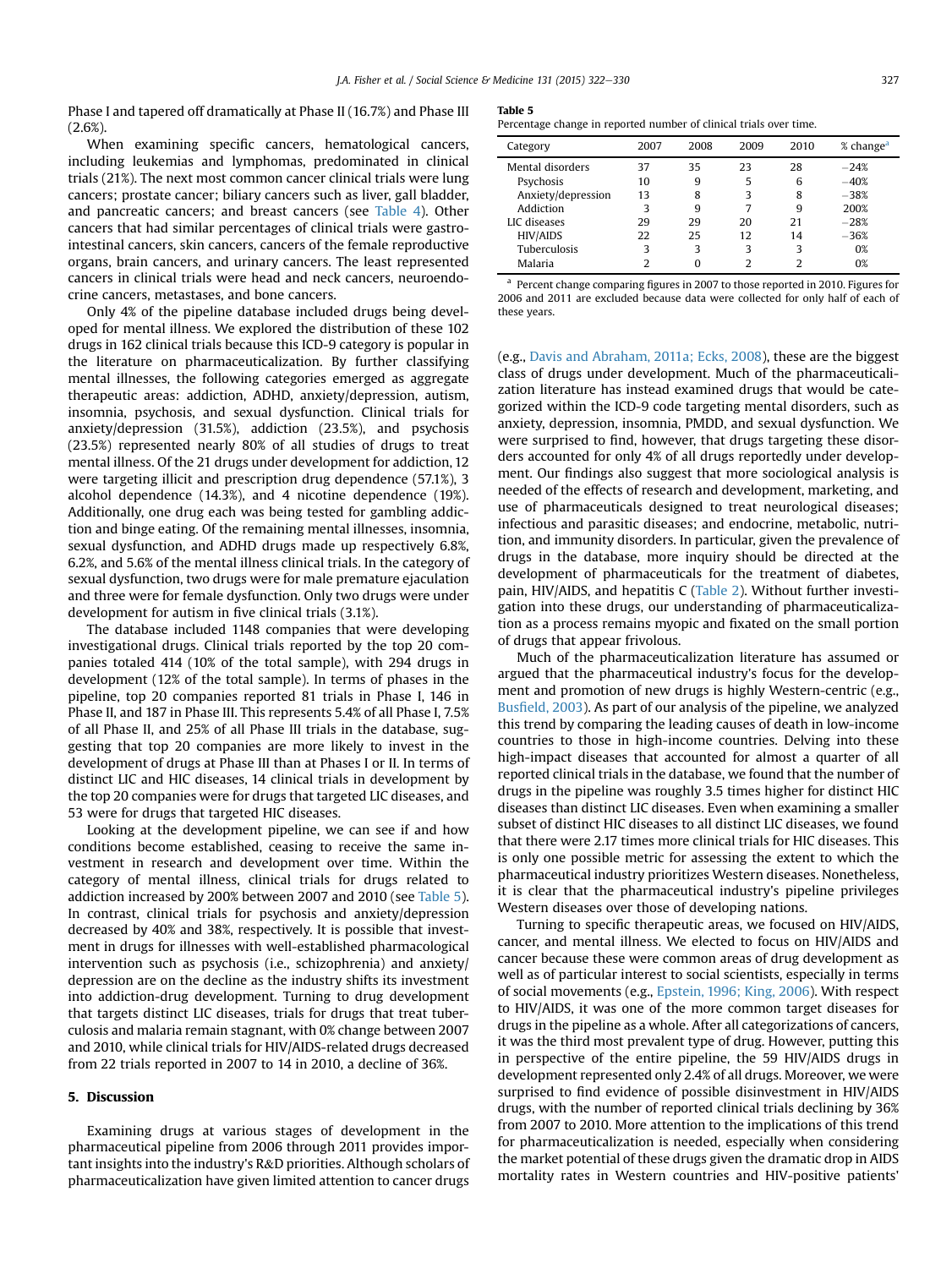dependence on antiretrovirals to remain healthy ([Maskovsky,](#page-7-0) [2005](#page-7-0)).

Making up more than a quarter of all drugs and a third of all clinical trials, pharmaceuticals targeting cancers were the most common products in the pipeline. Our most striking finding was the number of drugs and clinical trials that either listed multiple types of cancer as the target illness or did not specify any particular cancer at all. Our analyses of cancer types by clinical trial phase provided some explanation to this pattern of investment in generalized cancer therapies. More than 80% of these non-specific cases occurred in Phase I, indicating that pharmaceutical companies may primarily focus on testing the safety and tolerability of these drugs before defining the targeted types of cancer. Nonetheless, this finding provokes a question about how pharmaceutical companies decide which types of cancer become the object of Phase II (and subsequently Phase III) trials. Using the lens of pharmaceuticalization, an answer could come from future investigations into the competing roles of science, markets, and advocacy groups.

In analyzing the pipeline for mental illness drugs, our goal was to situate much of the literature on pharmaceuticalization in the broader context of industry R&D. Psychotropic pharmaceuticals make up only a small percentage of investigational drugs (4%). We found that the majority of mental illness clinical trials targeted anxiety and depression, but that investment in these studies appears to be on the decline given a nearly 40% drop in a four-year period (2007-2010). Likewise, the number of drugs was quite limited for contested disorders like sexual dysfunction, ADHD, and insomnia in spite of significant social scientific interest in the emergence of these as medical conditions. On the rise, however, were clinical trials for drugs related to addiction, which experienced a 200% increase in the same time period. Pharmaceuticalization scholarship should account for this rapidly developing area of industry R&D, especially given that this trend appears to be a renewed interest in old drugs ([Campbell and Lovell, 2012](#page-7-0)).

Finally, we analyzed the pipeline according to the size of the pharmaceutical company to determine the share of investigational drugs being developed by the top 20 highest-grossing companies in the world. Although the percentages of drugs in the pipeline for these 20 companies closely reflected the distribution of drugs by therapeutic area of the entire dataset, the overall number of drugs was quite small (approximately 12% of the pipeline). We also found that these large firms were more likely to be involved with products targeting HIC diseases as well as those in Phase III clinical trials. These patterns support industry critics' perspective that the largest pharmaceutical companies are primarily engaged in less financially risky R&D and focused on Western markets [\(Angell, 2004](#page-7-0)). Additional research, however, is needed on collaborations between larger and smaller firms in order to see how and when these product handoffs occur. A key area for studies of pharmaceuticalization should be additional investigations into drugs being developed by small companies that show initial promise in Phase II but fail to move to Phase III because larger companies are not interested in investing in these pharmaceuticals.

# 6. Limitations

The results reported here rely on industry-reported data that may or may not fully capture the true scope of companies' investment in drug development across Phases I-III. Previous research in pharmaceuticalization has focused on drugs already on the market rather than industry's R&D investment prior to approval. Although the five-year period covered in the data includes 2477 investigational drugs in 4182 clinical trials, it provides only an initial snapshot of drug development and cannot fully address long-term trends in the industry. While we believe that this database has distinct advantages over alternatives like [ClinicalTrials.gov,](http://ClinicalTrials.gov) it is clear that its self-reported nature limits our ability to draw firm conclusions. Future work on the pharmaceutical pipeline should address these limitations by seeking out more exhaustive data sources on drug development prior to market approval that cover longer periods of time. A second limitation of the current study is our reliance on measures of mortality rather than morbidity. While our decision to use the WHO's top ten causes of death is based on the difficulties in measuring disease prevalence in low-income countries, future analysis should examine the extent to which drug development may target diseases based on prevalence rather than those that have a high-impact on population mortality.

#### 7. Conclusion

We constructed a database of drug development reported over a five-year period as a window into the pharmaceutical industry's R&D priorities. The industry's investment in "innovation" has been both in research and marketing to meet its need for ever-expanding markets and increasingly profitable new drugs ([Angell, 2004;](#page-7-0) [Greene, 2007\)](#page-7-0). With the pharmaceuticalization literature emphasizing disease-mongering and the "transformation of human conditions" across a spectrum of established and newly redefined conditions ([Williams et al., 2011:](#page-8-0) 711), we wanted our database to help establish a context for these case studies. [Abraham \(2010\)](#page-7-0) previously noted that "sociological debate about pharmaceuticalization and medicalization revolves almost exclusively around psycho-social or 'lifestyle' areas of medicine and associated pharmaceuticals to treat sexual activity, sleep disorders, social anxiety, hyperactivity, attention difficulties and depression" (605). Like Abraham, we share the concern that the centrality of these areas within the social sciences reflects the Western-centrism of both the industry and scholarship and simultaneously narrows our understanding of broader trends and processes.

Our findings confirm some of the major critiques made of the pharmaceutical industry, but they also indicate that, taken as a whole, pharmaceuticalization case studies published to date might exaggerate the industry's investment in drugs for spurious diseases. For example, the Western influences that Busfi[eld \(2003\)](#page-7-0) observes in the pharmaceutical industry overall and that seem to be borne out in our data suggest that the ratio of gains and losses varies based on global positioning. [Etkin \(1992\)](#page-7-0) argues that "too many varieties of pharmaceuticals have been exported to the Third World. The specific categories of drugs selected for export have reflected less the local epidemiologic patterns than they have diseases prevalent in their countries of origin" (99). Moreover, groups like Doctors without Borders claim that the fundamental problem for the developing world is not the development of new drugs but reliable access to essential drugs ([Pecoul et al., 1999\)](#page-7-0). Perhaps as [Williams et al. \(2011\)](#page-8-0) claim, pharmaceuticalization as a conceptual process is value-neutral, but the implementation of that process through resource allocation in the drug development pipeline privileges drug treatments that target profitable Western illnesses over those in non-Western parts of the world.

Our analysis of the pipeline also underscores the important sociological work still to be done on the plethora of "legitimate," high-impact diseases that pharmaceutical companies are targeting with investigational drugs. This is especially important when much evidence suggests that the newest pharmaceuticals do not offer much therapeutic value in the treatment of these conditions ([Light](#page-7-0) [et al., 2013\)](#page-7-0). The field needs in-depth case studies of pharmaceuticals being developed to treat cancer, HIV/AIDS, hepatitis C, diabetes, and pain to explore how the development of these products can add new insights into processes of pharmaceuticalization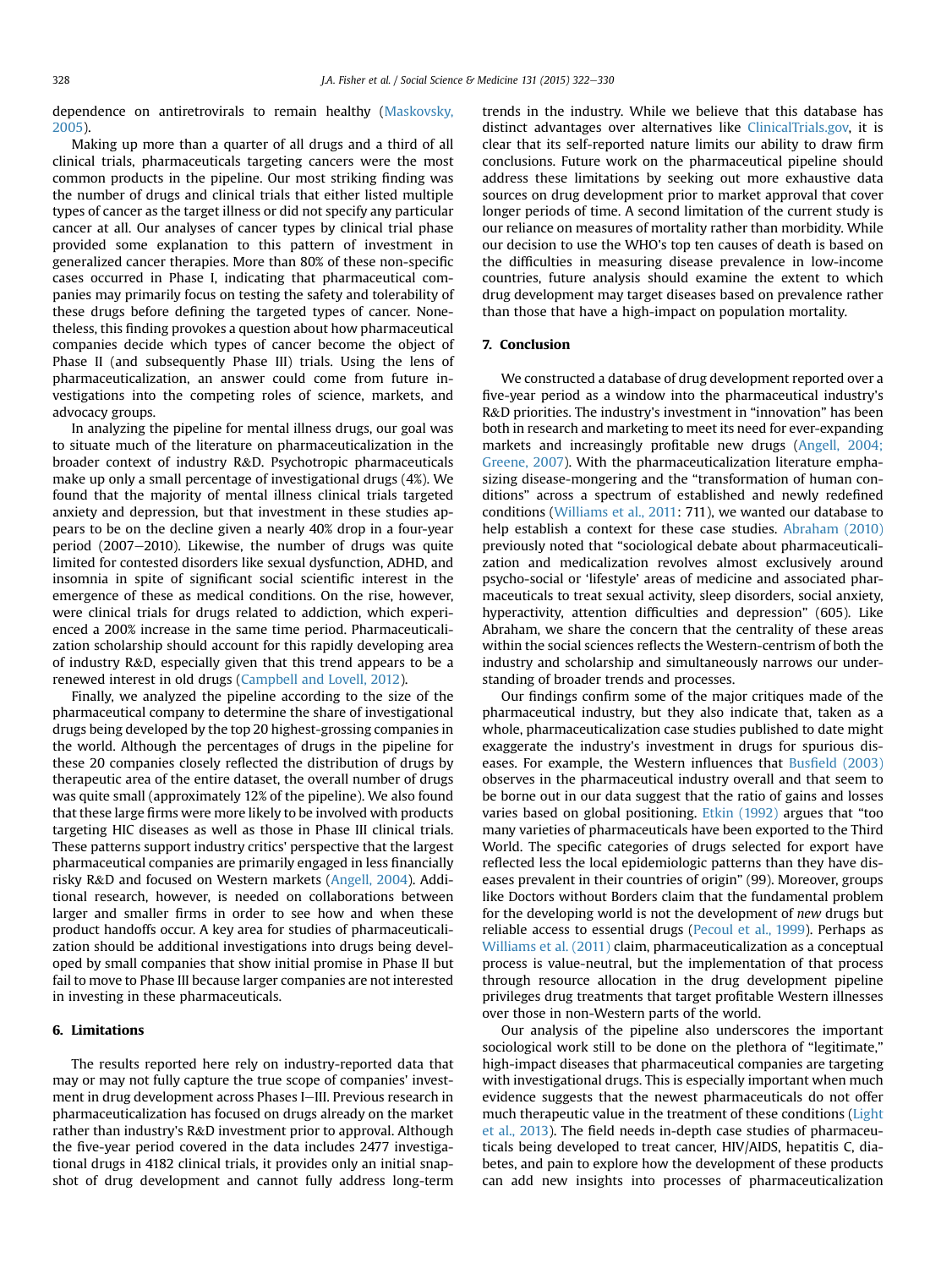<span id="page-7-0"></span>underway in Western societies. Recognizing the prevalence of particular pharmaceuticals in the pipeline can direct scholarship towards the politics of research in important therapeutic areas where less is known about how drugs are marketed to and used by consumers.

### Acknowledgments

The research was supported in part by the U.S. National Institutes of Health National Cancer Institute (grant 5R21CA131880) with additional institutional support for REDCap provided by the NIH National Center for Research Resources (grant 1UL1RR024975). Additionally, we thank colleagues Drs. Jeffrey Bishop and Noelle Robertson for their help in classifying diseases.

#### References

- [Abraham, J., 2010. Pharmaceuticalization of society in context: theoretical, empir](http://refhub.elsevier.com/S0277-9536(14)00540-1/sref1)ical and health dimensions. Sociology  $44,603-622$ .
- [Abraham, J., Davis, C., 2005. A comparative analysis of drug safety withdrawals in](http://refhub.elsevier.com/S0277-9536(14)00540-1/sref2) [the UK and the US \(1971](http://refhub.elsevier.com/S0277-9536(14)00540-1/sref2)-[1992\): Implications for current regulatory thinking](http://refhub.elsevier.com/S0277-9536(14)00540-1/sref2) and policy. Soc. Sci. Med.  $61, 881-892$ .
- [Angell, M., 2004. The Truth About the Drug Companies: How They Deceive Us and](http://refhub.elsevier.com/S0277-9536(14)00540-1/sref3) [What to Do About It. Random House, New York.](http://refhub.elsevier.com/S0277-9536(14)00540-1/sref3)
- [Applbaum, K., 2009a. Getting to yes: corporate power and the creation of a psy](http://refhub.elsevier.com/S0277-9536(14)00540-1/sref4)[chopharmaceutical blockbuster. Cult. Med. Psychiatry 33, 185](http://refhub.elsevier.com/S0277-9536(14)00540-1/sref4)-[215.](http://refhub.elsevier.com/S0277-9536(14)00540-1/sref4)
- [Applbaum, K., 2009b. Is marketing the enemy of pharmaceutical innovation?](http://refhub.elsevier.com/S0277-9536(14)00540-1/sref5) [Hastings Cent. Rep. 39, 13](http://refhub.elsevier.com/S0277-9536(14)00540-1/sref5)-[17.](http://refhub.elsevier.com/S0277-9536(14)00540-1/sref5)
- [Asberg, C., Lum, J., 2009. Pharm AD-ventures: a feminist analysis of the pharma](http://refhub.elsevier.com/S0277-9536(14)00540-1/sref6)[cological imaginary of Alzheimer's disease. Body Soc. 15, 95](http://refhub.elsevier.com/S0277-9536(14)00540-1/sref6)-[117.](http://refhub.elsevier.com/S0277-9536(14)00540-1/sref6)
- [Barker, K.K., 2011. Listening to Lyrica: contested illnesses and pharmaceutical](http://refhub.elsevier.com/S0277-9536(14)00540-1/sref7) [determinism. Soc. Sci. Med. 73, 833](http://refhub.elsevier.com/S0277-9536(14)00540-1/sref7)-[842](http://refhub.elsevier.com/S0277-9536(14)00540-1/sref7).
- [Bell, S.E., Figert, A.E., 2012. Medicalization and pharmaceuticalization at the in](http://refhub.elsevier.com/S0277-9536(14)00540-1/sref8)[tersections: looking backward, sideways and forward. Soc. Sci. Med. 75,](http://refhub.elsevier.com/S0277-9536(14)00540-1/sref8) [775](http://refhub.elsevier.com/S0277-9536(14)00540-1/sref8)-783
- [Biddle, J., 2007. Lessons from the Vioxx debacle: what the privatization of science](http://refhub.elsevier.com/S0277-9536(14)00540-1/sref9) [can teach us about social epistemology. Soc. Epistemol. 21, 21](http://refhub.elsevier.com/S0277-9536(14)00540-1/sref9)-[39](http://refhub.elsevier.com/S0277-9536(14)00540-1/sref9).
- [Bishop, F.L., Jacobson, E.E., Shaw, J.R., Kaptchuk, T.J., 2012. Scienti](http://refhub.elsevier.com/S0277-9536(14)00540-1/sref10)fic tools, fake [treatments, or triggers for psychological healing: how clinical trial participants](http://refhub.elsevier.com/S0277-9536(14)00540-1/sref10) [conceptualise placebos. Soc. Sci. Med. 74, 767](http://refhub.elsevier.com/S0277-9536(14)00540-1/sref10)-[774.](http://refhub.elsevier.com/S0277-9536(14)00540-1/sref10)
- Busfi[eld, J., 2003. Globalization and the pharmaceutical industry revisited. Int. J.](http://refhub.elsevier.com/S0277-9536(14)00540-1/sref11) [Health Serv. 33, 581](http://refhub.elsevier.com/S0277-9536(14)00540-1/sref11)-[605.](http://refhub.elsevier.com/S0277-9536(14)00540-1/sref11)
- Busfield, J., 2010. 'A pill for every ill'[: explaining the expansion in medicine use. Soc.](http://refhub.elsevier.com/S0277-9536(14)00540-1/sref12) [Sci. Med. 70, 934](http://refhub.elsevier.com/S0277-9536(14)00540-1/sref12)-[941.](http://refhub.elsevier.com/S0277-9536(14)00540-1/sref12)
- [Campbell, N.D., Lovell, A.M., 2012. The history of the development of buprenorphine](http://refhub.elsevier.com/S0277-9536(14)00540-1/sref13) [as an addiction therapeutic. Ann. N. Y. Acad. Sci. 1248, 124](http://refhub.elsevier.com/S0277-9536(14)00540-1/sref13)–[139](http://refhub.elsevier.com/S0277-9536(14)00540-1/sref13).
- [Carpenter, D.P., 2004. The political economy of FDA drug review: processing, poli](http://refhub.elsevier.com/S0277-9536(14)00540-1/sref14)tics, and lessons for policy. Health Aff.  $23$ ,  $52-63$ .
- [Casper, M.J., Carpenter, L.M., 2008. Sex, drugs, and politics: the HPV vaccine for](http://refhub.elsevier.com/S0277-9536(14)00540-1/sref15) [cervical cancer. Sociol. Health Illn. 30, 886](http://refhub.elsevier.com/S0277-9536(14)00540-1/sref15)–[899.](http://refhub.elsevier.com/S0277-9536(14)00540-1/sref15)
- [Clarke, A.E., Shim, J.K., Mamo, L., Fosket, J.R., Fishman, J.R., 2003. Biomedicalization:](http://refhub.elsevier.com/S0277-9536(14)00540-1/sref16) technoscientifi[c transformations of health, illness, and U.S. biomedicine. Am.](http://refhub.elsevier.com/S0277-9536(14)00540-1/sref16) [Sociol. Rev. 68, 161](http://refhub.elsevier.com/S0277-9536(14)00540-1/sref16)-[194](http://refhub.elsevier.com/S0277-9536(14)00540-1/sref16).
- [Conrad, P., 2007. The Medicalization of Society: On the Transformation of Human](http://refhub.elsevier.com/S0277-9536(14)00540-1/sref17) [Conditions into Treatable Disorders. Johns Hopkins University Press, Baltimore](http://refhub.elsevier.com/S0277-9536(14)00540-1/sref17). [Conrad, P., Leiter, V., 2008. From Lydia Pinkham to Queen Levitra: direct-to-](http://refhub.elsevier.com/S0277-9536(14)00540-1/sref18)

[consumer advertising and medicalisation. Sociol. Health Illn. 30, 825](http://refhub.elsevier.com/S0277-9536(14)00540-1/sref18)-[838](http://refhub.elsevier.com/S0277-9536(14)00540-1/sref18).

- [Davis, C., Abraham, J., 2011a. Desperately seeking cancer drugs: explaining the](http://refhub.elsevier.com/S0277-9536(14)00540-1/sref19) [emergence and outcomes of accelerated pharmaceutical regulation. Sociol.](http://refhub.elsevier.com/S0277-9536(14)00540-1/sref19) [Health Illn. 33, 731](http://refhub.elsevier.com/S0277-9536(14)00540-1/sref19)-[747.](http://refhub.elsevier.com/S0277-9536(14)00540-1/sref19)
- [Davis, C., Abraham, J., 2011b. Rethinking innovation accounting in pharmaceutical](http://refhub.elsevier.com/S0277-9536(14)00540-1/sref20) [regulation: a case study in the deconstruction of therapeutic advance and](http://refhub.elsevier.com/S0277-9536(14)00540-1/sref20) [therapeutic breakthrough. Sci. Technol. Hum. Values 36, 791](http://refhub.elsevier.com/S0277-9536(14)00540-1/sref20)-[815.](http://refhub.elsevier.com/S0277-9536(14)00540-1/sref20)
- [DiMasi, J.A., Feldman, L., Seckler, A., Wilson, A., 2010. Trends in risks associated with](http://refhub.elsevier.com/S0277-9536(14)00540-1/sref21) [new drug development: success rates for investigational drugs. Clin. Pharmacol.](http://refhub.elsevier.com/S0277-9536(14)00540-1/sref21) [Ther. 87, 272](http://refhub.elsevier.com/S0277-9536(14)00540-1/sref21)-[277.](http://refhub.elsevier.com/S0277-9536(14)00540-1/sref21)
- [DiMasi, J.A., Hansen, R.W., Grabowski, H.G., 2003. The price of innovation: new](http://refhub.elsevier.com/S0277-9536(14)00540-1/sref22) [estimates of drug development costs. J. Health Econ. 22, 151](http://refhub.elsevier.com/S0277-9536(14)00540-1/sref22)-[185.](http://refhub.elsevier.com/S0277-9536(14)00540-1/sref22)
- [Dumit, J., 2012. Drugs for Life: How Pharmaceutical Companies De](http://refhub.elsevier.com/S0277-9536(14)00540-1/sref23)fine Our Health. [Duke University Press, Durham.](http://refhub.elsevier.com/S0277-9536(14)00540-1/sref23)
- [Ecks, S., 2008. Global pharmaceutical markets and corporate citizenship: the case of](http://refhub.elsevier.com/S0277-9536(14)00540-1/sref24) [Novartis' anti-cancer drug Glivec. BioSocieties 3, 165](http://refhub.elsevier.com/S0277-9536(14)00540-1/sref24)-[181.](http://refhub.elsevier.com/S0277-9536(14)00540-1/sref24)
- [Epstein, S., 1996. Impure Science: AIDS, Activism, and the Politics of Knowledge.](http://refhub.elsevier.com/S0277-9536(14)00540-1/sref25) [University of California Press, Berkeley.](http://refhub.elsevier.com/S0277-9536(14)00540-1/sref25)
- Etkin, N.L., 1992. "Side effects"[: cultural constructions and reinterpretations of](http://refhub.elsevier.com/S0277-9536(14)00540-1/sref26) [western pharmaceuticals. Med. Anthropol. Q. 6, 99](http://refhub.elsevier.com/S0277-9536(14)00540-1/sref26)-[113.](http://refhub.elsevier.com/S0277-9536(14)00540-1/sref26)
- [Fisher, J.A., 2009. Medical Research for Hire: the Political Economy of Pharmaceu](http://refhub.elsevier.com/S0277-9536(14)00540-1/sref27)[tical Clinical Trials. Rutgers University Press, New Brunswick](http://refhub.elsevier.com/S0277-9536(14)00540-1/sref27).
- [Fishman, J.R., 2004. Manufacturing desire: the commodi](http://refhub.elsevier.com/S0277-9536(14)00540-1/sref28)fication of female sexual [dysfunction. Soc. Stud. Sci. 34, 187](http://refhub.elsevier.com/S0277-9536(14)00540-1/sref28)-[218.](http://refhub.elsevier.com/S0277-9536(14)00540-1/sref28)
- [Fishman, J.R., Settersten Jr., R.A., Flatt, M.A., 2010. In the vanguard of biomedicine?](http://refhub.elsevier.com/S0277-9536(14)00540-1/sref29) [The curious and contradictory case of anti-ageing medicine. Sociol. Health Illn.](http://refhub.elsevier.com/S0277-9536(14)00540-1/sref29) [32, 197](http://refhub.elsevier.com/S0277-9536(14)00540-1/sref29)-[210.](http://refhub.elsevier.com/S0277-9536(14)00540-1/sref29)
- [Fox, N.J., Ward, K.J., 2008. Pharma in the bedroom](http://refhub.elsevier.com/S0277-9536(14)00540-1/sref30) … and the kitchen … the [pharmaceuticalisation of daily life. Sociol. Health Illn. 30, 856](http://refhub.elsevier.com/S0277-9536(14)00540-1/sref30)-[868.](http://refhub.elsevier.com/S0277-9536(14)00540-1/sref30)
- [Goozner, M., 2005. The \\$800 Million Pill: the Truth Behind the Cost of New Drugs.](http://refhub.elsevier.com/S0277-9536(14)00540-1/sref31) [University of California Press, Berkeley.](http://refhub.elsevier.com/S0277-9536(14)00540-1/sref31)
- [Greene, J.A., 2007. Prescribing by Numbers: Drugs and the De](http://refhub.elsevier.com/S0277-9536(14)00540-1/sref32)finition of Disease. [Johns Hopkins University Press, Baltimore.](http://refhub.elsevier.com/S0277-9536(14)00540-1/sref32)
- [Greenslit, N., 2005. Depression and consumption: psychopharmaceuticals, brand](http://refhub.elsevier.com/S0277-9536(14)00540-1/sref33)ing, and new identity practices. Cult. Med. Psychiatry  $29,477-501$ .
- [Harris, P.A., Taylor, R., Thielke, R., Payne, J., Gonzalez, N., Conde, J.G., 2009. Research](http://refhub.elsevier.com/S0277-9536(14)00540-1/sref34) [electronic data capture \(REDCap\): a metadata-driven methodology and work](http://refhub.elsevier.com/S0277-9536(14)00540-1/sref34)fl[ow process for providing translational research informatics support. J. Biomed.](http://refhub.elsevier.com/S0277-9536(14)00540-1/sref34) Inform.  $42.377 - 381.$  $42.377 - 381.$
- [Hart, N., Grand, N., Riley, K., 2006. Making the grade: the gender gap, ADHD, and the](http://refhub.elsevier.com/S0277-9536(14)00540-1/sref35) [medicalization of boyhood. In: Rosenfeld, D., Faircloth, C.A. \(Eds.\), Medicalized](http://refhub.elsevier.com/S0277-9536(14)00540-1/sref35) [Masculinities. Temple University Press, Philadelphia, pp. 132](http://refhub.elsevier.com/S0277-9536(14)00540-1/sref35)-[164](http://refhub.elsevier.com/S0277-9536(14)00540-1/sref35).
- [Healy, D., 2004. Let Them Eat Prozac: the Unhealthy Relationship Between the](http://refhub.elsevier.com/S0277-9536(14)00540-1/sref36) [Pharmaceutical Industry and Depression. New York University Press, New York](http://refhub.elsevier.com/S0277-9536(14)00540-1/sref36).
- [Healy, D., 2012. Pharmageddon. University of California Press, Berkeley.](http://refhub.elsevier.com/S0277-9536(14)00540-1/sref37) [Heger, M., 2012. Clinical trials website struggles to serve as research data hub. Nat.](http://refhub.elsevier.com/S0277-9536(14)00540-1/sref38) [Med. 18, 837.](http://refhub.elsevier.com/S0277-9536(14)00540-1/sref38)
- [Howarth, G., 2007. Death and Dying: a Sociological Introduction. Polity, Cambridge,](http://refhub.elsevier.com/S0277-9536(14)00540-1/sref39) **IIK**
- [Kassirer, J.P., 2005. On the Take: How America's Complicity with Big Business Can](http://refhub.elsevier.com/S0277-9536(14)00540-1/sref40) [Endanger Your Health. Oxford University Press, New York.](http://refhub.elsevier.com/S0277-9536(14)00540-1/sref40)
- [Kempner, J., 2006. Gendering the migraine market: do representations of illness](http://refhub.elsevier.com/S0277-9536(14)00540-1/sref41) [matter? Soc. Sci. Med. 63, 1986](http://refhub.elsevier.com/S0277-9536(14)00540-1/sref41)-[1997.](http://refhub.elsevier.com/S0277-9536(14)00540-1/sref41)
- [King, S., 2006. Pink Ribbons, Inc.: Breast Cancer and the Politics of Philanthropy. U](http://refhub.elsevier.com/S0277-9536(14)00540-1/sref42) [of Minnesota Press](http://refhub.elsevier.com/S0277-9536(14)00540-1/sref42).
- [Lane, C., 2008. Shyness: How Normal Behavior Became a Sickness. Yale University](http://refhub.elsevier.com/S0277-9536(14)00540-1/sref43) [Press, New Haven.](http://refhub.elsevier.com/S0277-9536(14)00540-1/sref43)
- [Lemmens, T., Freedman, B., 2000. Ethics review for sale? con](http://refhub.elsevier.com/S0277-9536(14)00540-1/sref44)flict of interest and [commercial research review boards. Milbank Q. 78, 547](http://refhub.elsevier.com/S0277-9536(14)00540-1/sref44)-[584](http://refhub.elsevier.com/S0277-9536(14)00540-1/sref44).
- [Lexchin, J., Bero, L., Djulbegovic, B., Clark, O., 2003. Pharmaceutical industry spon](http://refhub.elsevier.com/S0277-9536(14)00540-1/sref45)[sorship and research outcome and quality: systematic review. Br. Med. J. 326,](http://refhub.elsevier.com/S0277-9536(14)00540-1/sref45) [1167](http://refhub.elsevier.com/S0277-9536(14)00540-1/sref45)-[1170](http://refhub.elsevier.com/S0277-9536(14)00540-1/sref45)
- [Light, D., Lexchin, J., 2012. Pharmaceutical R](http://refhub.elsevier.com/S0277-9536(14)00540-1/sref46)&[D: what do we get for all that money?](http://refhub.elsevier.com/S0277-9536(14)00540-1/sref46) [Br. Med. J. 345, e4348](http://refhub.elsevier.com/S0277-9536(14)00540-1/sref46).
- [Light, D.W. \(Ed.\), 2010. The Risks of Prescription Drugs. Columbia University Press,](http://refhub.elsevier.com/S0277-9536(14)00540-1/sref47) [New York](http://refhub.elsevier.com/S0277-9536(14)00540-1/sref47).
- [Light, D.W., Lexchin, J., Darrow, J.J., 2013. Institutional corruption of pharmaceuticals](http://refhub.elsevier.com/S0277-9536(14)00540-1/sref48) [and the myth of safe and effective drugs. J. Law Med. Ethics 41, 590](http://refhub.elsevier.com/S0277-9536(14)00540-1/sref48)-[600](http://refhub.elsevier.com/S0277-9536(14)00540-1/sref48).
- [Light, D.W., Warburton, R., 2011. Demythologizing the high costs of pharmaceutical](http://refhub.elsevier.com/S0277-9536(14)00540-1/sref49) [research. BioSocieties 6, 34](http://refhub.elsevier.com/S0277-9536(14)00540-1/sref49)-[50.](http://refhub.elsevier.com/S0277-9536(14)00540-1/sref49)
- [Loe, M., 2008. The prescription of a new generation. Contexts 7, 46](http://refhub.elsevier.com/S0277-9536(14)00540-1/sref50)-[49](http://refhub.elsevier.com/S0277-9536(14)00540-1/sref50).
- [Lowton, K., 2005. Trials and tribulations: understanding motivations for clinical](http://refhub.elsevier.com/S0277-9536(14)00540-1/sref51) [research participation amongst adults with cystic](http://refhub.elsevier.com/S0277-9536(14)00540-1/sref51) fibrosis. Soc. Sci. Med. 61,  $1854 - 1865$  $1854 - 1865$
- Marshall, B.L., 2002. "Hard science"[: gendered constructions of sexual dysfunction](http://refhub.elsevier.com/S0277-9536(14)00540-1/sref52) in the "Viagra age". Sexualities  $5, 131-158$  $5, 131-158$ .
- [Maskovsky, J., 2005. Do people fail drugs, or do drugs fail people?: the discourse of](http://refhub.elsevier.com/S0277-9536(14)00540-1/sref53) [adherence. Transform. Anthropol. 13, 136](http://refhub.elsevier.com/S0277-9536(14)00540-1/sref53)-[142](http://refhub.elsevier.com/S0277-9536(14)00540-1/sref53).

[Morris, N., Balmer, B., 2006. Volunteer human subjects' understandings of their](http://refhub.elsevier.com/S0277-9536(14)00540-1/sref54) [participation in a biomedical research experiment. Soc. Sci. Med. 62, 998](http://refhub.elsevier.com/S0277-9536(14)00540-1/sref54)-[1008](http://refhub.elsevier.com/S0277-9536(14)00540-1/sref54).

- [Pammolli, F., Magazzini, L., Riccaboni, M., 2011. The productivity crisis in pharma](http://refhub.elsevier.com/S0277-9536(14)00540-1/sref55)[ceutical R](http://refhub.elsevier.com/S0277-9536(14)00540-1/sref55)&[D. Nat. Rev. Drug Discov. 10, 428](http://refhub.elsevier.com/S0277-9536(14)00540-1/sref55)-[438.](http://refhub.elsevier.com/S0277-9536(14)00540-1/sref55)
- [Parexel, 2011. Pharmaceutical R](http://refhub.elsevier.com/S0277-9536(14)00540-1/sref56)&[D Statistical Sourcebook 2011/2012. Parexel In](http://refhub.elsevier.com/S0277-9536(14)00540-1/sref56)[ternational Corporation, Waltham, MA.](http://refhub.elsevier.com/S0277-9536(14)00540-1/sref56)
- [Pecoul, B., Chirac, P., Trouiller, P., Pinel, J., 1999. Access to essential drugs in poor](http://refhub.elsevier.com/S0277-9536(14)00540-1/sref57) [countries: a lost battle? J. Am. Med. Assoc. 281, 361](http://refhub.elsevier.com/S0277-9536(14)00540-1/sref57)-[367.](http://refhub.elsevier.com/S0277-9536(14)00540-1/sref57)
- [Petryna, A., 2009. When Experiments Travel: Clinical Trials and the Global Search](http://refhub.elsevier.com/S0277-9536(14)00540-1/sref58) [for Human Subjects. Princeton University Press, Princeton](http://refhub.elsevier.com/S0277-9536(14)00540-1/sref58).

[PhRMA, September 15, 2004. Response to Marcia Angell](http://refhub.elsevier.com/S0277-9536(14)00540-1/sref59).

PhRMA, n.d. What goes into the cost of prescription drugs? … and other questions about your medicines. In: PhRMA (Ed.). PhRMA, Washington, D.C.

- [Pollack, A., 2010. A Drug's Second Act: Battling Jet Lag. New York Times, New York](http://refhub.elsevier.com/S0277-9536(14)00540-1/sref60). [Prosser, H., 2008. Marvelous medicines and dangerous drugs: the representation of](http://refhub.elsevier.com/S0277-9536(14)00540-1/sref61) [prescription medicine in the UK newsprint media. Public Underst. Sci. 19,](http://refhub.elsevier.com/S0277-9536(14)00540-1/sref61)  $52 - 69.$  $52 - 69.$  $52 - 69.$
- [Race, K., 2009. Pleasure Consuming Medicine: the Queer Politics of Drugs. Duke](http://refhub.elsevier.com/S0277-9536(14)00540-1/sref62) [University Press, Durham.](http://refhub.elsevier.com/S0277-9536(14)00540-1/sref62)
- [Riley, J.C., 1993. Measuring morbidity and mortality. In: Kiple, K.F. \(Ed.\), The Cam](http://refhub.elsevier.com/S0277-9536(14)00540-1/sref63)[bridge World History of Human Disease. Cambridge University Press.](http://refhub.elsevier.com/S0277-9536(14)00540-1/sref63)
- [Saint Louis, C., 2010. Long Lashes Without Prescription, But With Risks. New York](http://refhub.elsevier.com/S0277-9536(14)00540-1/sref64) [Times, New York.](http://refhub.elsevier.com/S0277-9536(14)00540-1/sref64)
- [Stacey, C.L., Henderson, S., MacArthur, K.R., Dohan, D., 2009. Demanding patient or](http://refhub.elsevier.com/S0277-9536(14)00540-1/sref65) [demanding encounter?: A case study of a cancer clinic. Soc. Sci. Med. 69,](http://refhub.elsevier.com/S0277-9536(14)00540-1/sref65) [729](http://refhub.elsevier.com/S0277-9536(14)00540-1/sref65)-[737.](http://refhub.elsevier.com/S0277-9536(14)00540-1/sref65)
- [Starr, P., 1982. The Social Transformation of American Medicine: the Rise of a](http://refhub.elsevier.com/S0277-9536(14)00540-1/sref66) [Sovereign Profession and the Making of a Vast Industry. Basic Books, New York,](http://refhub.elsevier.com/S0277-9536(14)00540-1/sref66) [NY.](http://refhub.elsevier.com/S0277-9536(14)00540-1/sref66)
- [Sullivan, D.A., Weitz, R., 1988. Labor Pains: Modern Midwives and Home Birth. Yale](http://refhub.elsevier.com/S0277-9536(14)00540-1/sref67) [University Press, New Haven](http://refhub.elsevier.com/S0277-9536(14)00540-1/sref67).